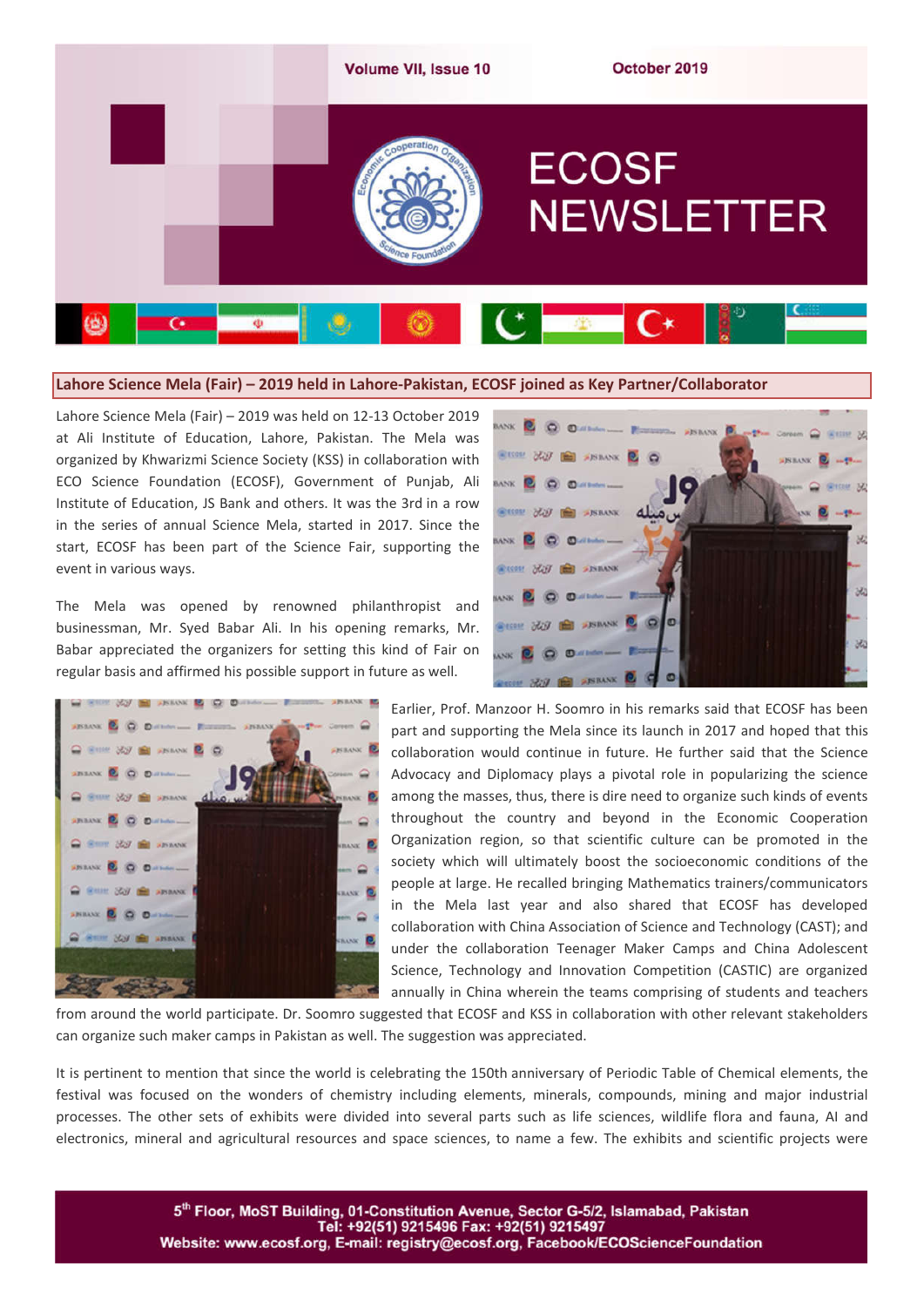displayed by the students, youth, entrepreneurs, scientific organizations such as Pakistan Atomic Energy Commission (PAEC), COMSATS, National Centre for Physics (NCP), Astronomical Society of Pakistan, universities and many more.

This year, a team from CERN Laboratories Switzerland also came to Mela and established "Large Hadron Collider (LHC) Interactive Tunnel" at the Mela and demonstrated the simulation of immersive experience of Particle Physics and God Particles "the Higgs Boson". This activity was quite a centre of attraction especially for the senior class/high school students.

The Lahore Science Mela was open-to-all; thus about 30,000 people from all walks of life especially the students and youth visited the Mela and took keen interest in the exhibits and scientific projects. The Minister for Education Punjab Dr. Murad Raas also visited the projects/exhibits and appreciated the innovative ideas of the students. He also praised the organizers for arranging these kinds of events.



Following are some glimpses of the Mela:



#### **ECOSF becomes Affiliated Member of AIUTA**

ECOSF is proud to share that it has been granted/inducted as the "Affiliated Member" of **International Association of Universities of Third Age (AIUTA)**. The Membership was approved by the Governing Board of AIUTA in its meeting held on October 10, 2019 in Byblos, Lebanon.

Due to changing demographics, the fraction of elderly population is growing at a considerable rate in many countries. This growing ageing population is developing a serious challenge and affecting the economic, social and cultural and overall lifestyle of a nation. In order to address this challenge, University of Third Age (U3A) program was launched in Toulouse France in 1973 and spread rapidly throughout Europe and across the Atlantic to America to cater to the educational needs of elderly people. It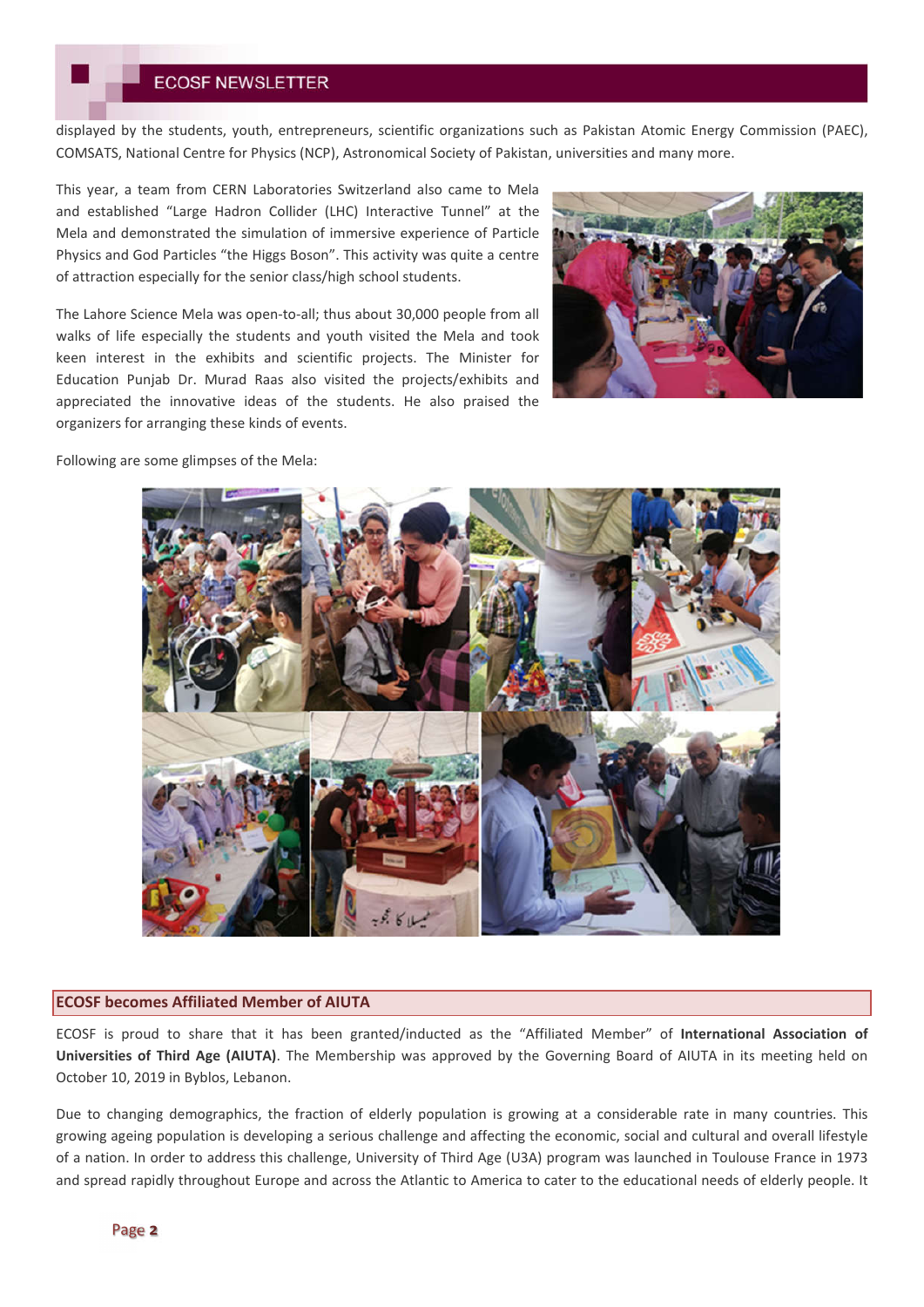# **ECOSF NEWSLETTER**

is a remarkable initiative to help higher age groups to not only remain health and active part of the society, but also contribute in the socio-economic sphere with education, research skills.



AIUTA brings together third age universities from all continents. Its action over the past four decades has made a significant contribution to the cause of senior citizens through lifelong learning, exchanges between universities and education enabling them productive members of society.

There are millions of senior citizens in the world who do not have much to do in life primarily due to social and cultural norms. They need something to keep them up-to-date and engaged. Thus, the University of the Third Age (U3A) is the perfect place to be for senior citizens. The main idea behind the U3A is to make it easier for people to study whatever they like.

The Affiliated Membership will enable ECOSF to engage the elderly/senior citizens of ECO countries to share their wisdom, expertise and experiences with the senior peoples of different countries of the world. It is pertinent to mention that ECOSF earlier this year prepared a report on the statistics of elderly and status of Education for the Elderly in ECO Region and was presented in an international conference of AIUTA held in Wuhan- China in May 2019. It was note that ECO member country Afghanistan is No.1 in the world in terms of elderly living with their children and being taken care of, apparently due to the strong family culture.

## **Celebrating 70 Years of China's Achievements in Poverty Eradication Seminar held at SDPI Islamabad**

A seminar titled "Celebrating 70 years of China's achievements in poverty eradication" was organized by Sustainable Development Policy Institute (SDPI) in Islamabad- Pakistan on 17 October 2019 to mark the 70th anniversary of the founding of the People's Republic of China and International Day for the Eradication of Poverty. This year China is celebrating its 70th anniversary of the founding of the People's Republic of China. The seminar highlighted the factors responsible for poverty and the ways and strategies used by the P.R. China for eradication of poverty in that huge country.



Page 3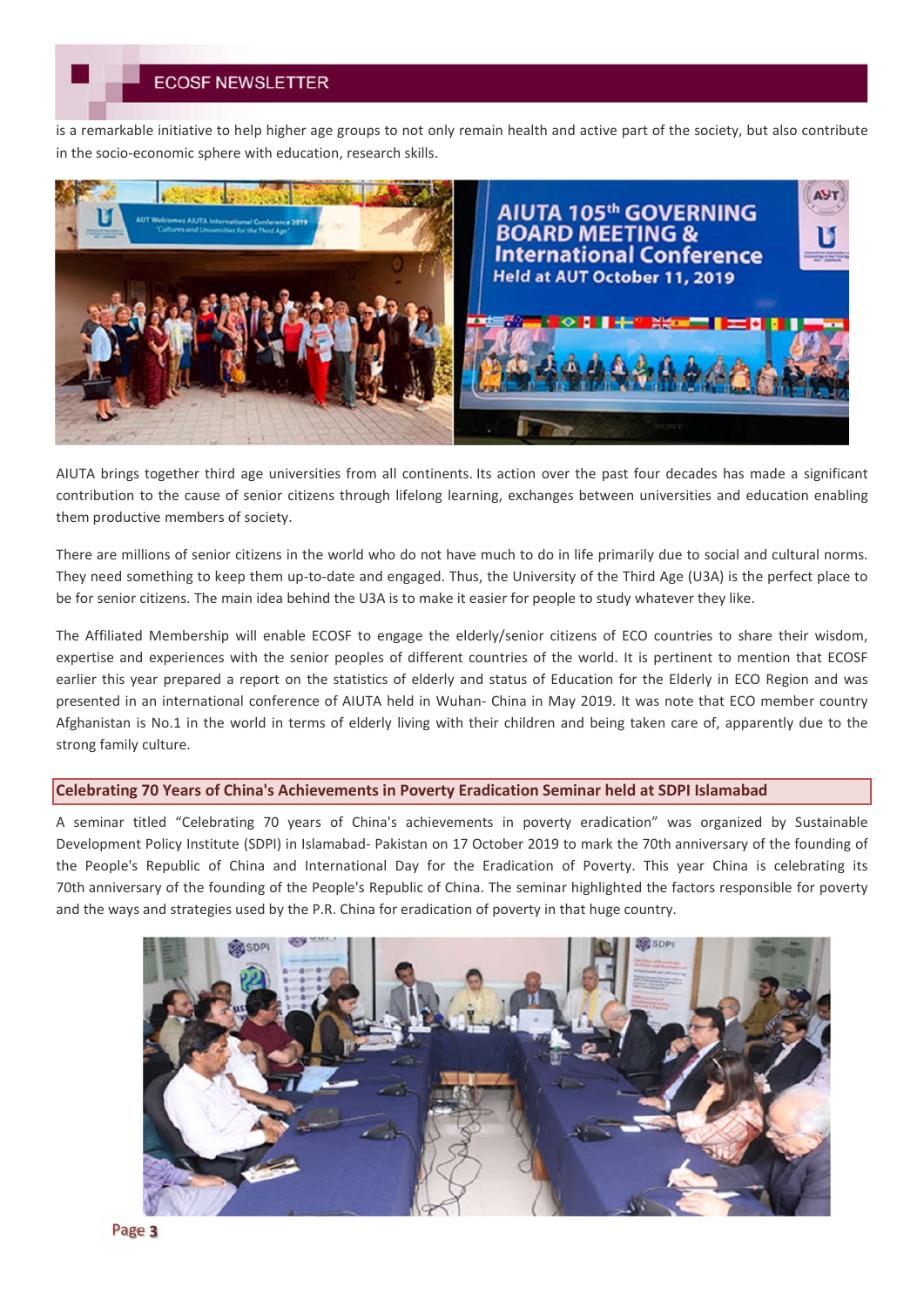# **ECOSF NEWSLETTER**

The Chief Guest of this event was H.E. Mr. Yao Jing, Ambassador of the People's Republic of China in Pakistan. In his speech the Ambassador said that China's much-touted transformation did not come overnight nor was it created in isolation. It is the part of an overall comprehensive development strategy which is not confined to growth rate only, but it is meant to include education, health, environmental protection, social security and high-quality development, The Ambassador added

H.E. Mr. Jing went on to say that the multi-billion dollar China Pakistan Economic Corridor (CPEC) is entering its second phase where both countries are now focusing on industrial cooperation, agricultural cooperation, and socio-economic development.

He shared that under social cooperation, they are focusing on six areas including health, education, water, agriculture, poverty eradication and human resource development.

Parliamentary Secretary for Planning Development and Reform Ms. Kanwal Shauzab in her talk said that China not only miraculously lifted a substantial chunk of its population out of poverty but also became a hub of technology and innovation in the world because it educated its people with advanced technical skills and science education. "**There is a dire need to educate and equip our young generation with modern technical skills as per the demand of changing development paradigm**," she added. Pakistan also needs a paradigm shift in the education system to help fight poverty, she stressed.

SDPI Executive Director Dr Abid Qaiyum Suleri in his remarks said that we all need to work together to empower our children, their families and communities to help reduce poverty.



Zalmi Foundation Executive Director Shakeel Ahmad Ramay, Dr. Mushtaq Gill a water management expert and Mr. Zamir Awan former Science Councilor of Pakistan in Beijing also spoke and shared their experiences in and with China; and appreciated China's inclusive decisions made by engaging local communities and youth by making them part of development strategies on its way to eradicating poverty.

On behalf of ECOSF, its President Dr. Manzoor Hussain Soomro participated in the Seminar And during the Q&A session, he spoke about the success of China in motivation of youth and promotion of innovation whereby emphasis has been on inquiry based science education (IBSE) approach which contributed towards poverty reduction. He also shared that China Association of Science and Technology (CAST) is partner of ECOSF for innovation and maker camps as well as IBSE for children and youth under the framework of "Belt and Road International Science Education Coordinating Committee (BRISECC)"; of which Dr. Soomro is an elected Vice President.

After the seminar, a cake cutting ceremony was arranged; wherein, the Ambassador of People's Republic of China in Pakistan (center) H.E. Mr. Yao Jing, along with other dignitaries cut the cake.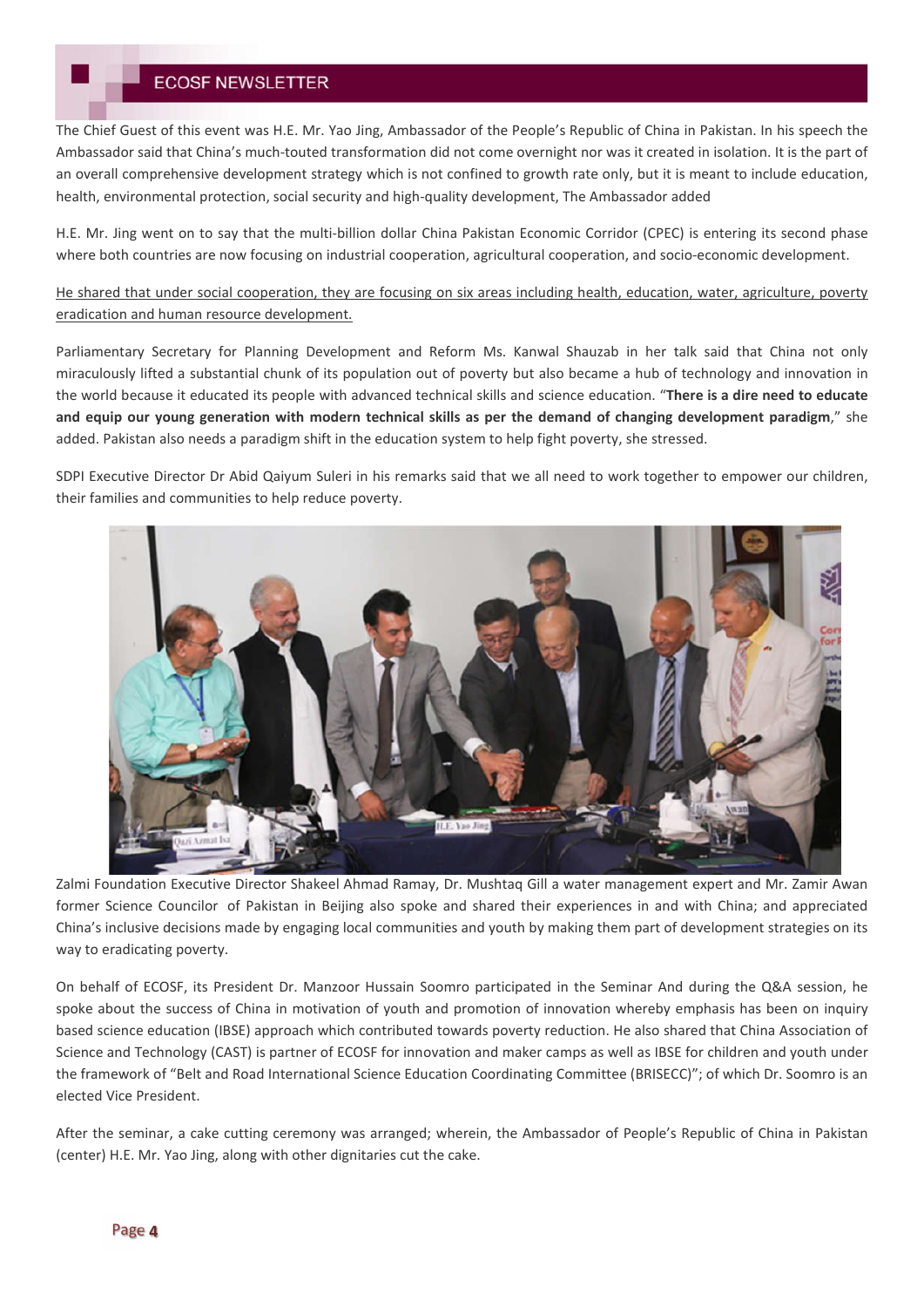**MoU Inked between AETDEW and CYSCC for long term Collaboration to Engage the Youth for Science, Engineering and Technology**

A Memorandum of Understanding (MoU) was signed between Academy of Engineering and Technology of the Developing World (AETDEW) and Children and Youth Science Center of China Association of Science and Technology (CYSCC) on September 25, 2019 at green and beautiful city of Nanning, China.

Due to non-availability of AETDEW President Dato Lee Yee Cheong, Prof. Manzoor Hussain Soomro, Member Board of Directors of AETDEW signed the MoU on behalf of the Academy; whereas, the CYSCC was represented by its Director General Mr. Liu Yang. The signing ceremony was witnessed by President of Belt and Road International Science Education Coordinating Committee (BRISECC) Prof. WU Yueliang and other leadership of CAST. International dignitaries from; Australia, Indonesia, Tunisia, Czech Republic, Ukraine and Armenia, some of them members of AETDEW, also witnessed the ceremony.



Salient features of the MoU are to collaborate in following fields:

- Sending young talents to attend "Belt and Road (B&R) Teenager Maker Camp Camps;
- Explore possibility of working together on training and communication programmes of science teachers;
- Promotion of scientists and engineers to inspire children and youth's interest in science, engineering and technology;
- Working to gather on mutually interested topics.

Both the organizations wow to put their best possible efforts to materialize the collaboration in the best interests of youth of the countries along the belt and road.

**PCRWR, UNESCO and ECOSF are assisting the Government of Balochistan (Pakistan) in the nomination process of inscription of "Karezes of Balochistan" as the UNESCO's World Heritage Site.** 

The Government of Balochistan in collaboration with the Pakistan Council for Research in Water Resources (PCRWR), UNESCO and ECOSF, and other stakeholders has initiated the process of nomination and inscription of Karezes as the UNESCO's World Heritage Site. ECOSF highly values this as an essential first step towards the preservation of rich Cultural Heritage of Balochistan. In this context, the Planning & Development Department, Provincial Government of Balochistan- Pakistan has constituted the Steering Committee for nomination process of Karezes and Cultural Landscapes of Balochistan as World Heritage Site. ECOSF is pleased to report that its President ECOSF, Prof. Dr. Manzoor Hussain Soomro will serve as one of the Members of this Steering Committee to review and assist the stakeholders for inscription and possible nomination of Karezes as the World Heritage Site. The Steering Committee held its first meeting in Quetta on July 31, 2019. The PCRWR has been designated to work as the Secretariat of this program to coordinate the overall process and provide technical support to the stakeholders.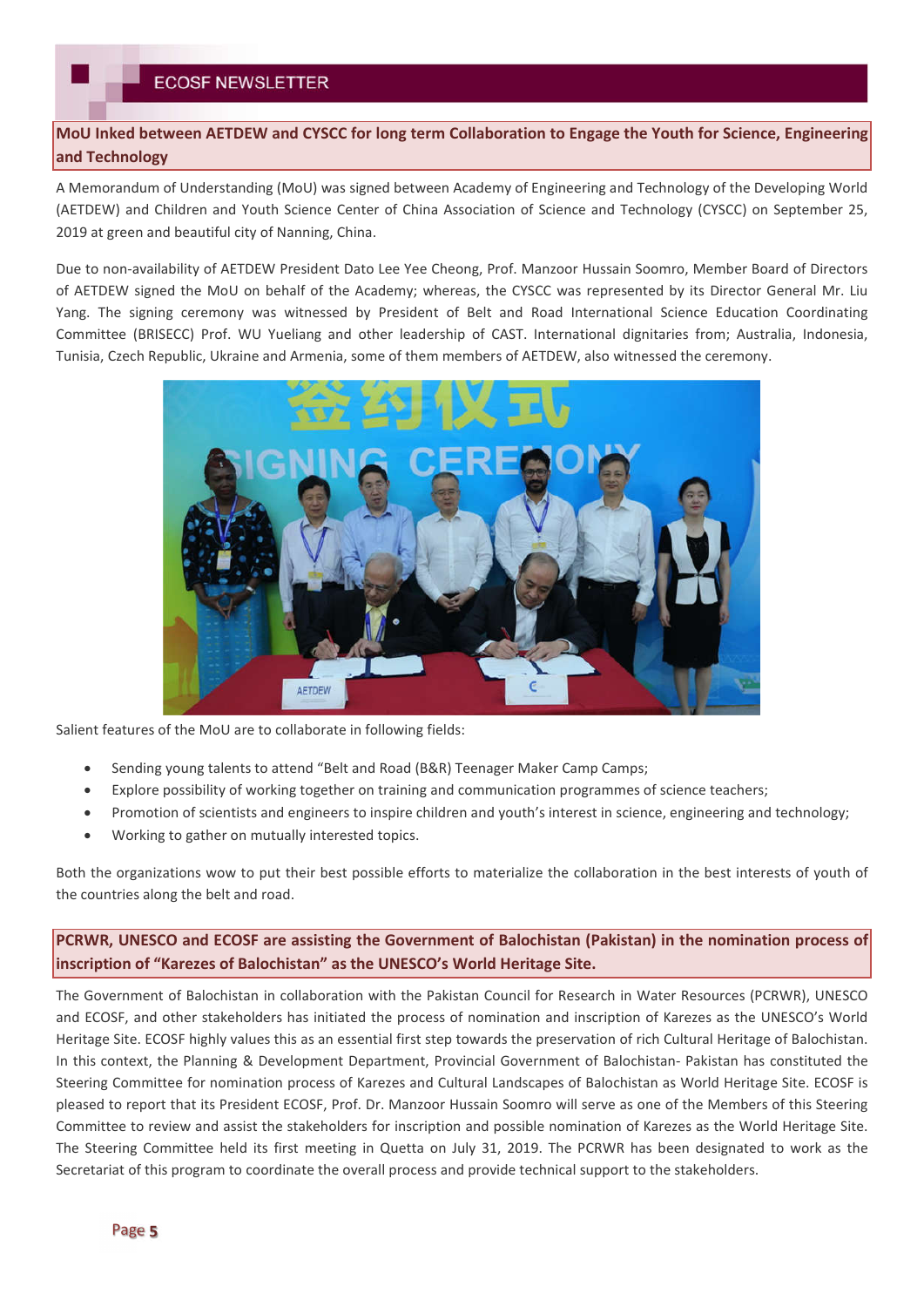As per notification issued by the Government of Balochistan, the Steering Committee will function in accordance with following Terms of Reference (ToRs):

- 1. The Committee shall periodically monitor and review the progress of the preparation of the Dossier and seek to meet after every four months. However, an emergency meeting may be called anytime if required. The members of the committee will meet the expenses of regarding participation in the meetings from the respective departments.
- 2. The Committee shall facilitate the work of the consultant and other experts involved for the preparation of all relevant documentation for the finalizing of the dossier e.g. obtaining permissions and facilitating meetings with relevant officials and community members etc.
- 3. The committee will make sure that the process for the preparation nomination is inclusive and all the relevant stakeholders including Government and Non-Government institutions, academic and relevant communities are consulted and involved in the process.
- 4. The Committee will ensure to accomplish and create public awareness about the process, finalize the nomination dossier on the Karez and submit to the World Heritage Canter through Department of Cultures, Archives and Toursim, Balochistan, Federal Department of Archaeology and Museums, Islamabad and Pakistan National Commission for UNESCO.

### **THE BELT AND ROAD INITIATIVE: AGRICULTURAL PROJECTS IN KAZAKHSTAN**

#### *Courtesy of Eurasian Research Institute (ERI) Kazakhstan*

The Belt and Road Initiative (BRI), first announced by Chinese President Xi Jinping in Kazakhstan in 2013, is a continuation of China's integration with the international community as well as a new pattern in the Chinese economic and foreign policies. With the implementation of the BRI, China seeks to remove infrastructure and political barriers to trade in Eurasia. Ever since China announced the BRI, academic research and policy reports have been interested in studying its geostrategic intentions and possible geo-economics implications. However, China's investment is not limited to transport and infrastructure, but is also expanding in economic terms into agriculture and the food industry of the countries along the route. Kazakhstan is the largest Central Asian recipient of Chinese investment in these sectors. There are joint projects that started after the BRI announcement and special projects branded as the BRI ones. The Kazakh authorities responded quickly and favorably to the Chinese initiative by incorporating its 2015–2019 "Nurly Zhol" ("Bright Path") infrastructure development program into the BRI. As well-known Chinese expert on Central Asia, Professor of Fudan University Zhao Huasheng stated, it is more essential for the BRI to have the Central Asian states as active participants and promoters, not as mere respondents and recipients. So, in implementing the BRI, China should make the regional countries its 'allies', but not just collaborators.

In mutual trade, Kazakhstan mainly exports crude oil and metals, while China exports manufactured goods such as electronic devices and textile products. The purpose of the Kazakh government is promoting economic diversification and diminishing the (over)dependence of the country on oil. The meeting of prime ministers of Kazakhstan and China Karim Massimov and Li Keqiang in December 2014 launched the official negotiations in this area. At this meeting, an agreement on the creation of a joint venture for the production of semi-finished products and intermediate goods was signed. Through the long-term period of bilateral negotiations on cooperation, agriculture was always on the agenda. The recent agreements reached by the ministries of agriculture of the two countries at the Kazakhstan-China Agrarian Investment Forum in 2017 boosted cooperation in this field. As a result, Kazakhstan has already agreed the standardization requirements for exports of 17 food items, such as wheat, meat, vegetable seed, oil, honey, and other food products.

The changing situation with food security in China has also facilitated Chinese investments in Kazakh agriculture. According to the China Center for Agricultural Policy at Peking University, China's overall food self-sufficiency is forecasted to fall from 94.5% in 2015 to around 91% by 2025. In addition to that, with Chinese people becoming wealthier, their food consumption and the quality of products they consume are also rising. High-quality food and agricultural products are appropriately valued in China for environmental friendliness and naturalness. Additionally, China has suspended purchases of U.S. agricultural products during the trade war. These circumstances have led to an increase in exports of Kazakhstani food products to China. According to the Ministry of Agriculture of Kazakhstan, over the past 10 years, 2.1 million tons of wheat have been delivered to China. Last year,